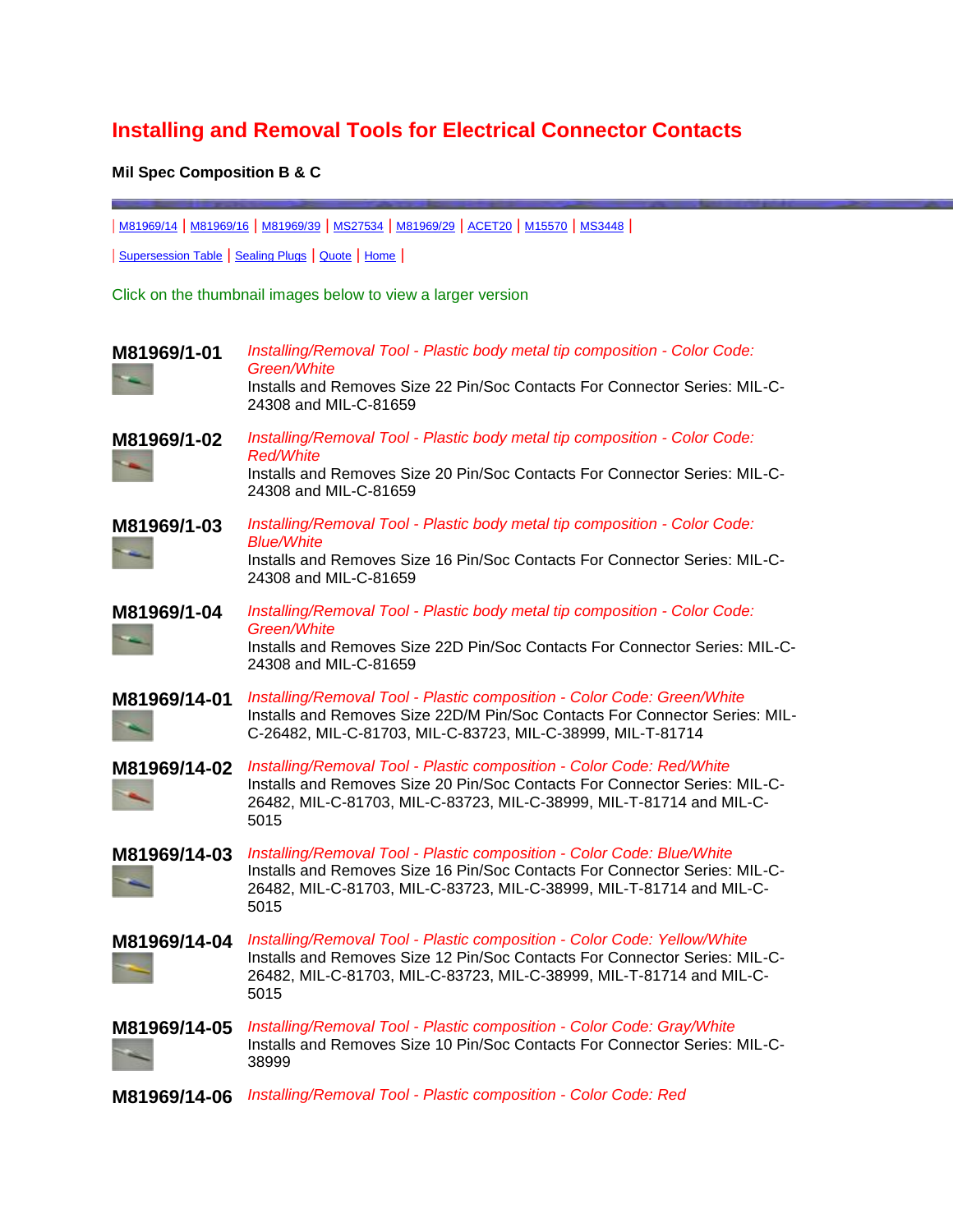|                    | Installs and Removes Size 8 Pin/Soc Contacts For Connector Series: MIL-C-<br>26482, MIL-C-81703, MIL-C-83723, MIL-T-81714 and MIL-C-5015                                                                                                 |
|--------------------|------------------------------------------------------------------------------------------------------------------------------------------------------------------------------------------------------------------------------------------|
| M81969/14-07       | Installing/Removal Tool - Plastic composition - Color Code: Blue<br>Installs and Removes Size 4 Pin/Soc Contacts For Connector Series: MIL-C-<br>26482, MIL-C-81703, MIL-C-83723, MIL-C-38999, MIL-T-81714 and MIL-C-<br>5015            |
| M81969/14-08       | Installing/Removal Tool - Plastic composition - Color Code: Yellow<br>Installs and Removes Size 0 Pin/Soc Contacts For Connector Series: MIL-C-<br>26482, MIL-C-81703, MIL-C-83723, MIL-C-38999, MIL-T-81714 and MIL-C-<br>5015          |
| M81969/14-09       | Installing/Removal Tool - Plastic composition - Color Code: Brown/White<br>Installs and Removes Size 22 Pin/Soc Contacts For Connector Series: MIL-C-<br>55302/169 /171                                                                  |
| M81969/14-10       | Installing/Removal Tool - Plastic composition - Color Code: Red/Orange<br>Installs and Removes Size 20 Pin/Soc Contacts For Connector Series: MIL-C-<br>38999                                                                            |
| M81969/14-11       | Installing/Removal Tool - Plastic composition - Color Code: Red/White<br>Installs and Removes Size 20 Pin/Soc Contacts For Connector Series: MIL-C-<br>26482, MIL-C-81703, MIL-C-83723, MIL-T-81714 and MIL-C-5015                       |
| M81969/14-12       | Installing/Removal Tool - Plastic composition - Color Code: Green<br>Installs and Removes Size 8 Pin/Soc Contacts For Connector Series: MIL-C-<br>38999                                                                                  |
| M81969/16-01       | Installing/Removal Tool - Plastic composition - Color Code: Red/White<br>Installs and Removes Size 20 Pin/Soc Contacts For Connector Series: MIL-C-<br>81511 Series 3 & 4                                                                |
| M81969/16-02       | Installing/Removal Tool - Plastic composition - Color Code: Blue/White<br>Installs and Removes Size 16 Pin/Soc Contacts For Connector Series: MIL-C-<br>81511 Series 3 & 4                                                               |
| M81969/16-03       | Installing/Removal Tool - Plastic composition - Color Code: Yellow/White<br>Installs and Removes Size 12 Pin/Soc Contacts For Connector Series: MIL-C-<br>81511 Series 3 & 4                                                             |
| M81969/16-04       | Installing/Removal Tool - Plastic composition - Color Code: Green/White<br>Installs and Removes Size 22 Pin/Soc Contacts For Connector Series: MIL-C-<br>81511 Series 3 & 4                                                              |
| M81969/39-01       | Installing/Removal Tool - Plastic composition - Color Code: Green/White<br>Installs and Removes Size 20 Pin/Soc Contacts For Connector Series: MIL-C-<br>24308 MIL-C-81659                                                               |
| <b>MS27534-22D</b> | Installing/Removal Tool - Plastic composition - Color Code: Green/White<br>Installs and Removes Size 22D/M Pin/Soc Contacts For Connector Series: MIL-<br>C-26482, MIL-C-81703, MIL-C-83723, MIL-C-38999, MIL-T-81714 and MIL-C-<br>5015 |
| MS27534-20         | Installing/Removal Tool - Plastic composition - Color Code: Red/White<br>Installs and Removes Size 20 Pin/Soc Contacts For Connector Series: MIL-C-<br>26482, MIL-C-81703, MIL-C-83723, MIL-C-38999, MIL-T-81714 and MIL-C-              |